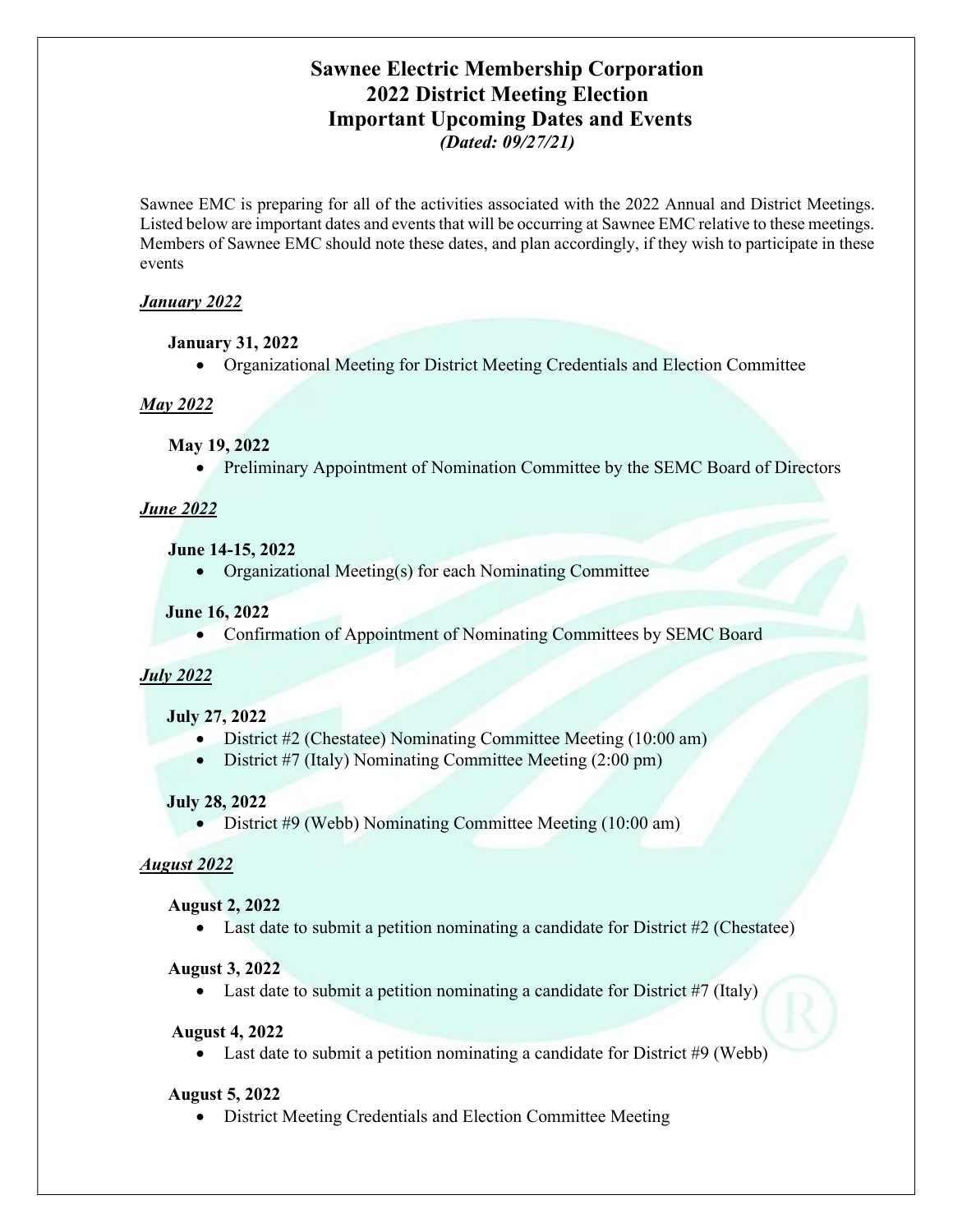# Sawnee Electric Membership Corporation 2022 District Meeting Election Important Upcoming Dates and Events (Dated: 09/27/21)

#### August 8, 2022

Record Date to qualify to receive a mailed Notice of District Meeting (All Districts)

#### August 12, 2022

Official Notice of District Meeting (All Districts) mails to members of record.

#### August 25, 2022

Organizational Meeting of 2022 Annual Meeting Credentials and Election Committee

#### August 26, 2022

- Record Date to qualify to be eligible to vote at a 2022 District Meeting (All Districts)
- Mail reminder post card for District Meeting (All Districts)

#### August 31, 2022

Early Voting "begins" for District Meeting(s) (All Districts) –  $8:30$ am –  $4:30$  pm

## September 2022

#### September 2, 2022

- Early voting "ends" for District Meeting(s) (All Districts)  $8:30$  am  $4:30$  pm
- Record Date to qualify to receive a mailed Notice of 2022 Annual Meetings

#### September 6, 2022

• District #2 (Chestatee) Meeting  $(4:00 \text{ pm} - 8:00 \text{ pm}) - \text{TBD}$ 

#### September 7, 2022

District #7 (Italy) Meeting  $(4:00 \text{ pm} - 8:00 \text{ pm}) - \text{TBD}$ 

#### September 8, 2022

• District #9 (Webb) Meeting  $(4:00 \text{ pm} - 8:00 \text{ pm}) - \text{TBD}$ 

#### September 9, 2022

Official Notice of 2022 Annual Meeting mails to members of record.

#### September 29, 2022

- Record Date for eligibility to vote at 2022 Annual Meeting
- Record Date to qualify to receive a mailed Notice of 2022 Directorate District Runoff Election for any applicable Runoff District Meeting(s) (All Districts)

# October 2022

#### October 1, 2022

• SEMC 2022 Annual Meetings of Members